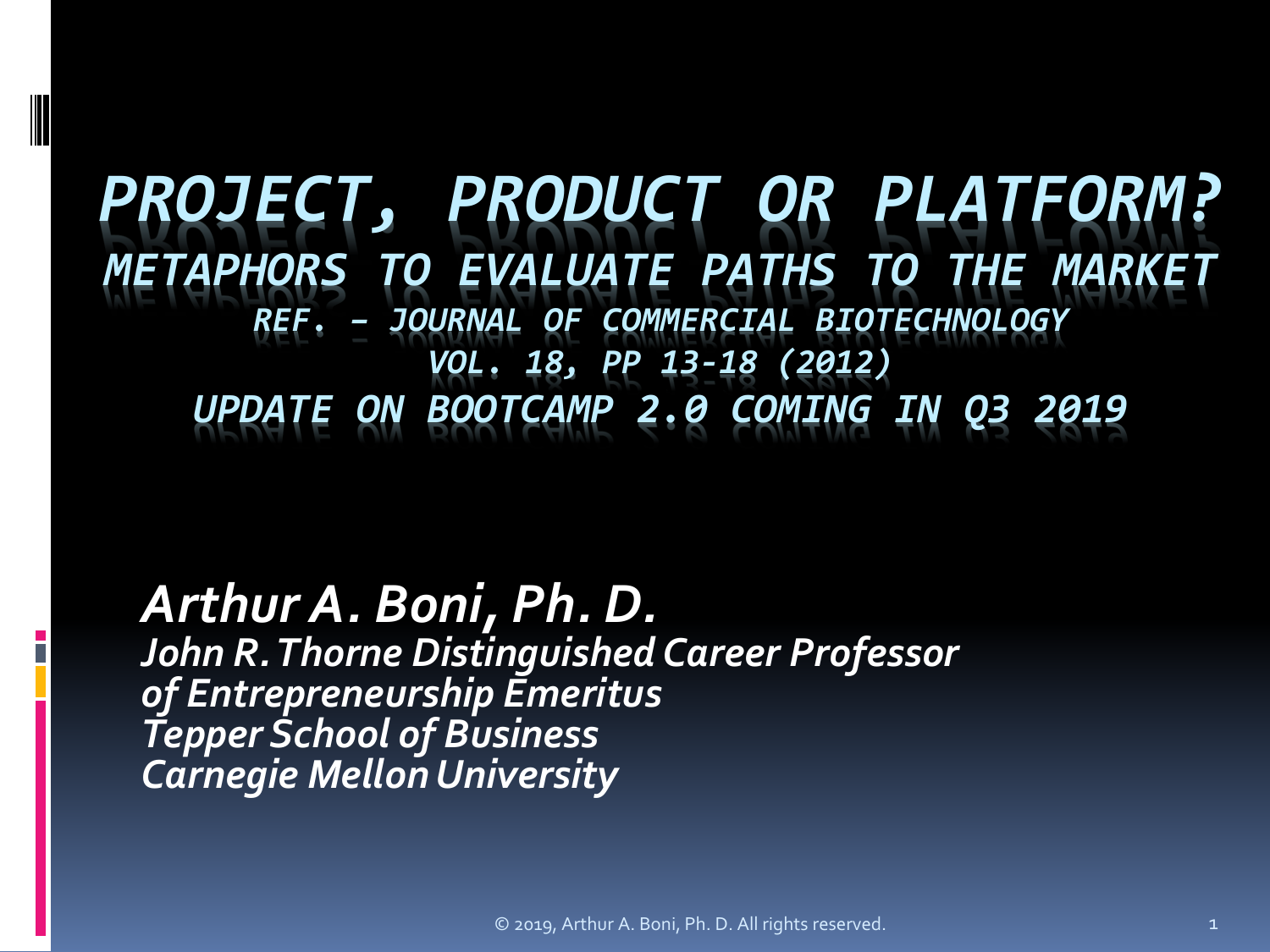# *Metaphors - paths to the market*

- **Project**  $\rightarrow$  license it to someone else
	- **E** (competitive landscape tough, "rent the business model from someone else)
- **Product**  $\rightarrow$  build it or to sell
	- (it's a niche business, build product(s) rent most of the business model)
- *Platform*  $\rightarrow$  build a sustainable business with multiple product potential
	- IPO potential, but M&A more likely in biotech space
		- the partner is most often essential especially in the early/clinical stages  $\rightarrow$  feeding the BioPharma pipeline!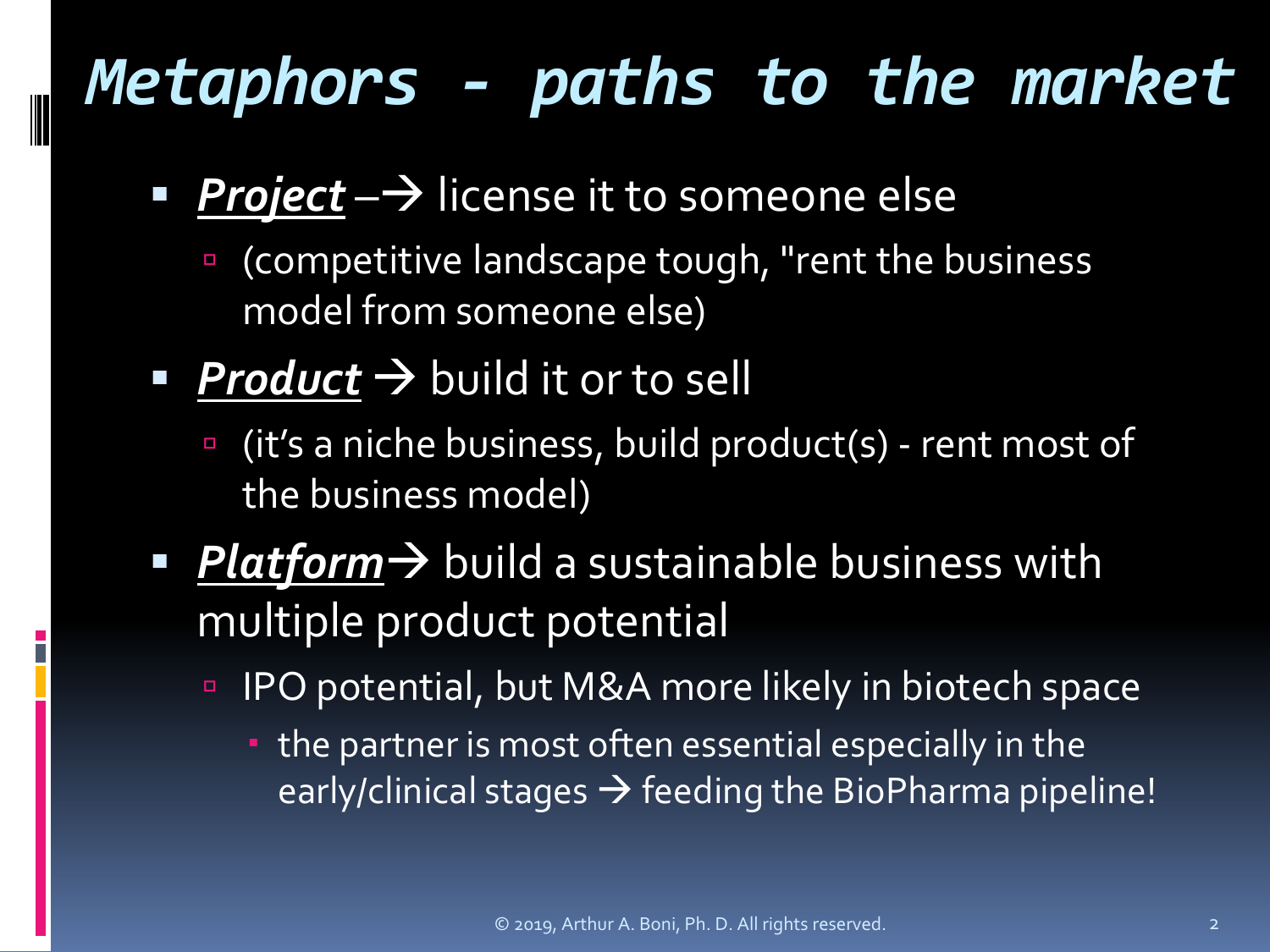# *Where can you create & capture the most value?*

Where does the most value accrue?

- Generally in the sale of a product or service  $\rightarrow$  in "the exchange" (the one who delivers the value)
- Who has the power in the negotiation?
	- to the one who has the business model to deliver value to the customer?
	- **to the one who invents or creates the** product?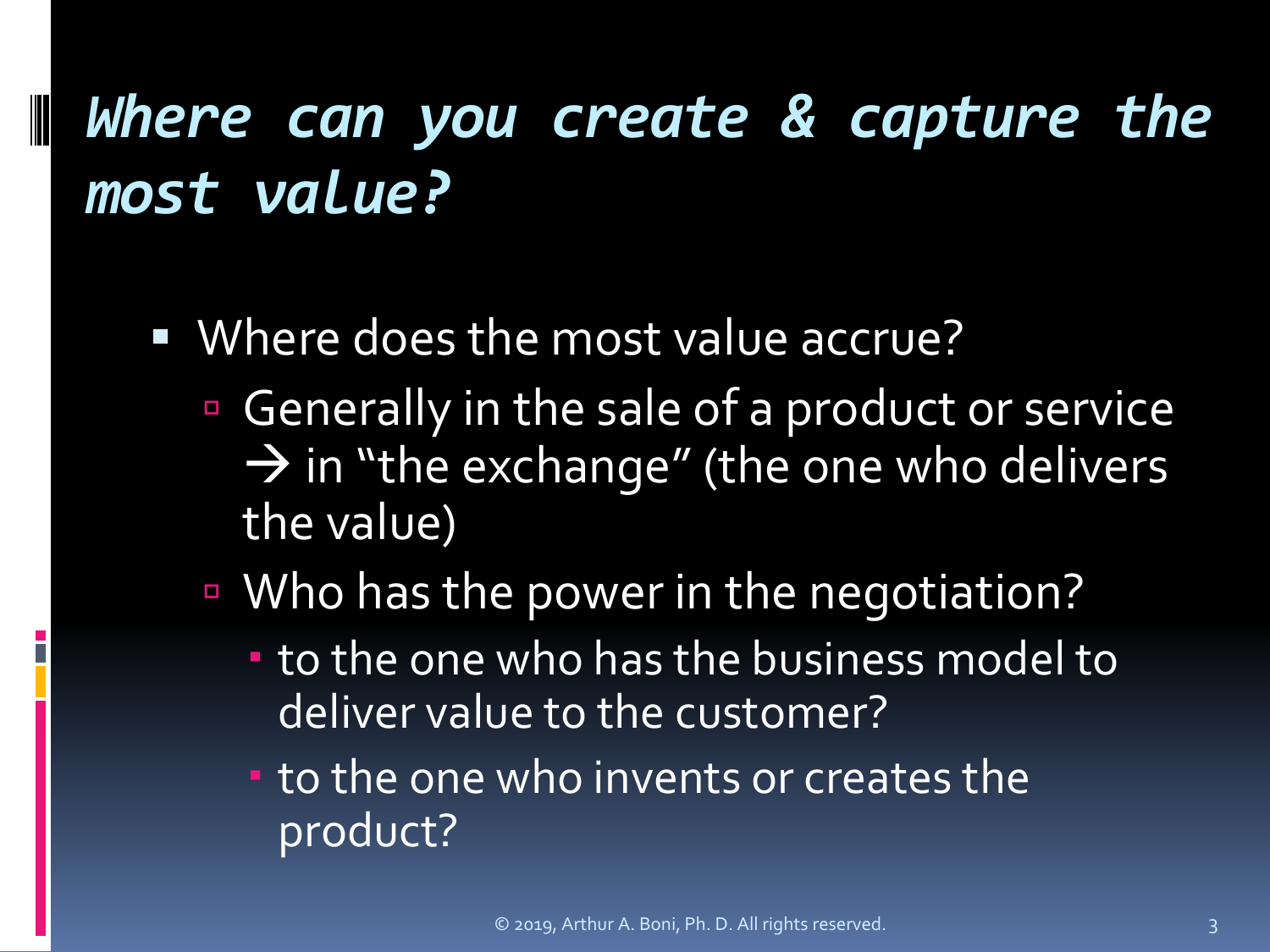# *Concept 1 - The Value Chain*

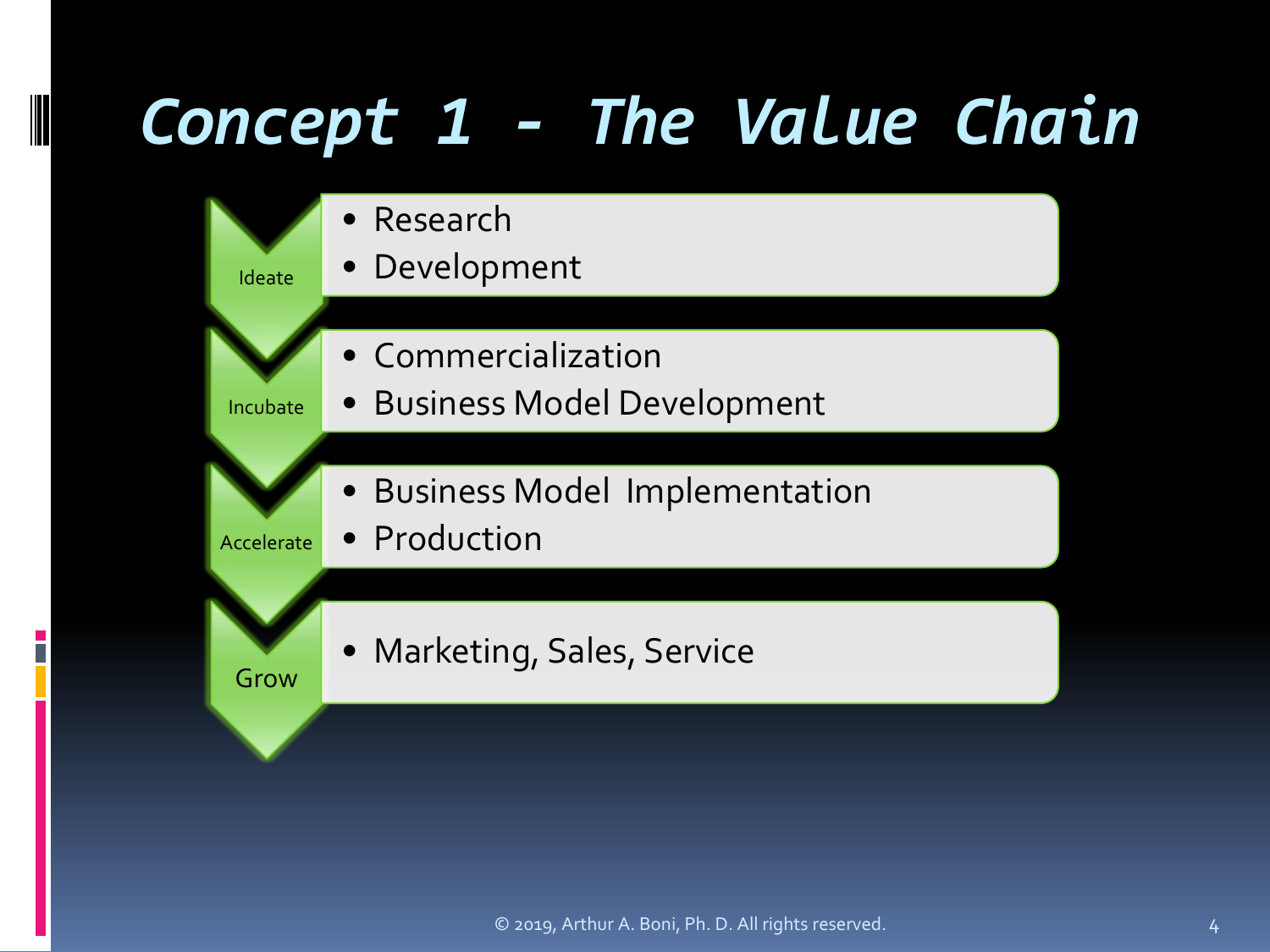# *Concept 2 –The Business Model Canvas create, deliver & capture value*



*Ref. Osterwalder*

© 2019, Arthur A. Boni, Ph. D. All rights reserved. 5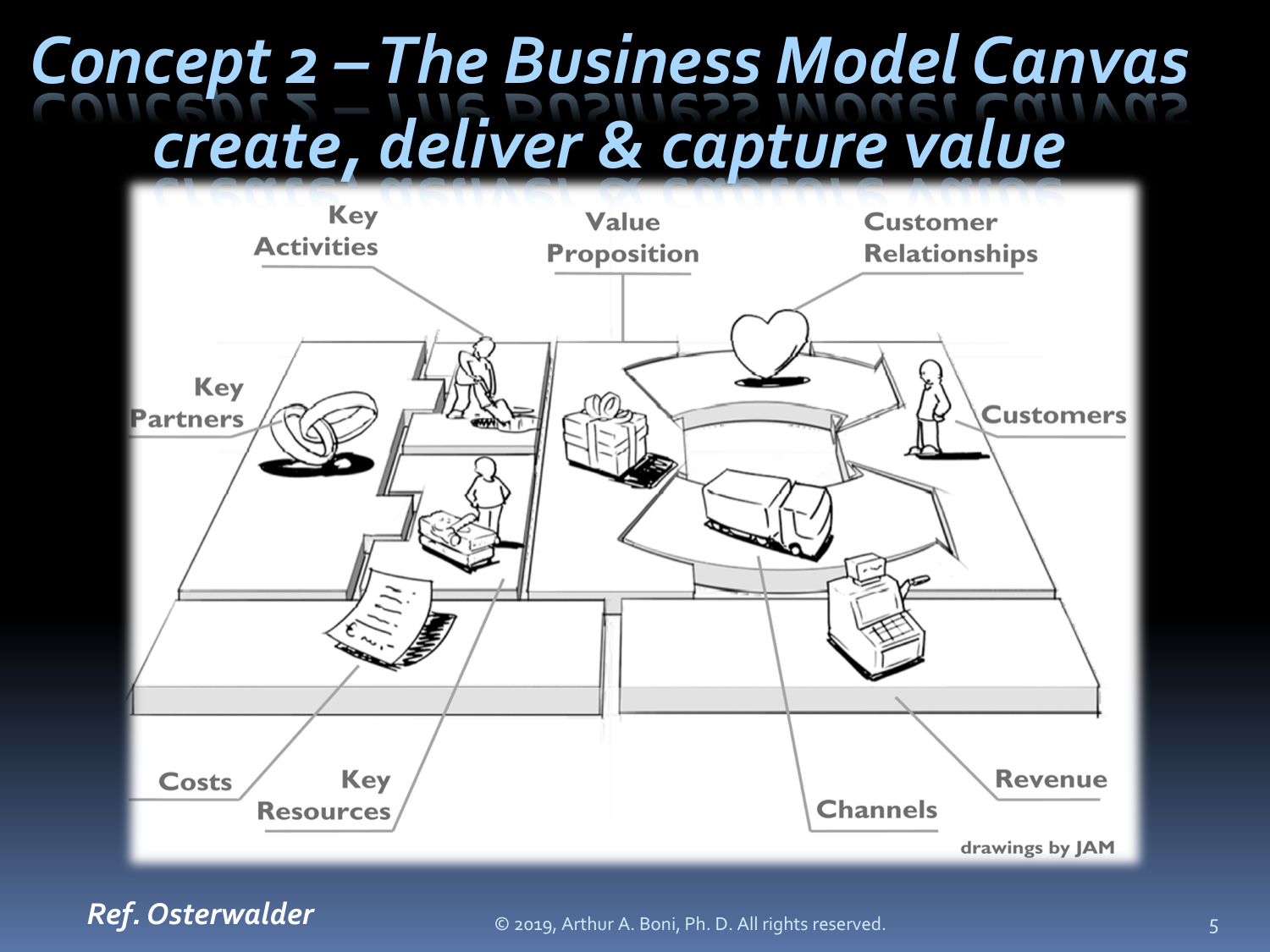# *Capturing Value from IP*

- Value of IP is captured from the business model.
	- **Exercise 2 Create and build a business model appropriate for the** innovation
		- **New venture**

- **Extend your own business model (build it and deploy it)** 
	- Or, spinoff a new venture
- Rent (or lease) parts of a business model from a partner for your technology
	- Employ open innovation by leveraging partnerships
- **E** License the technology/IP

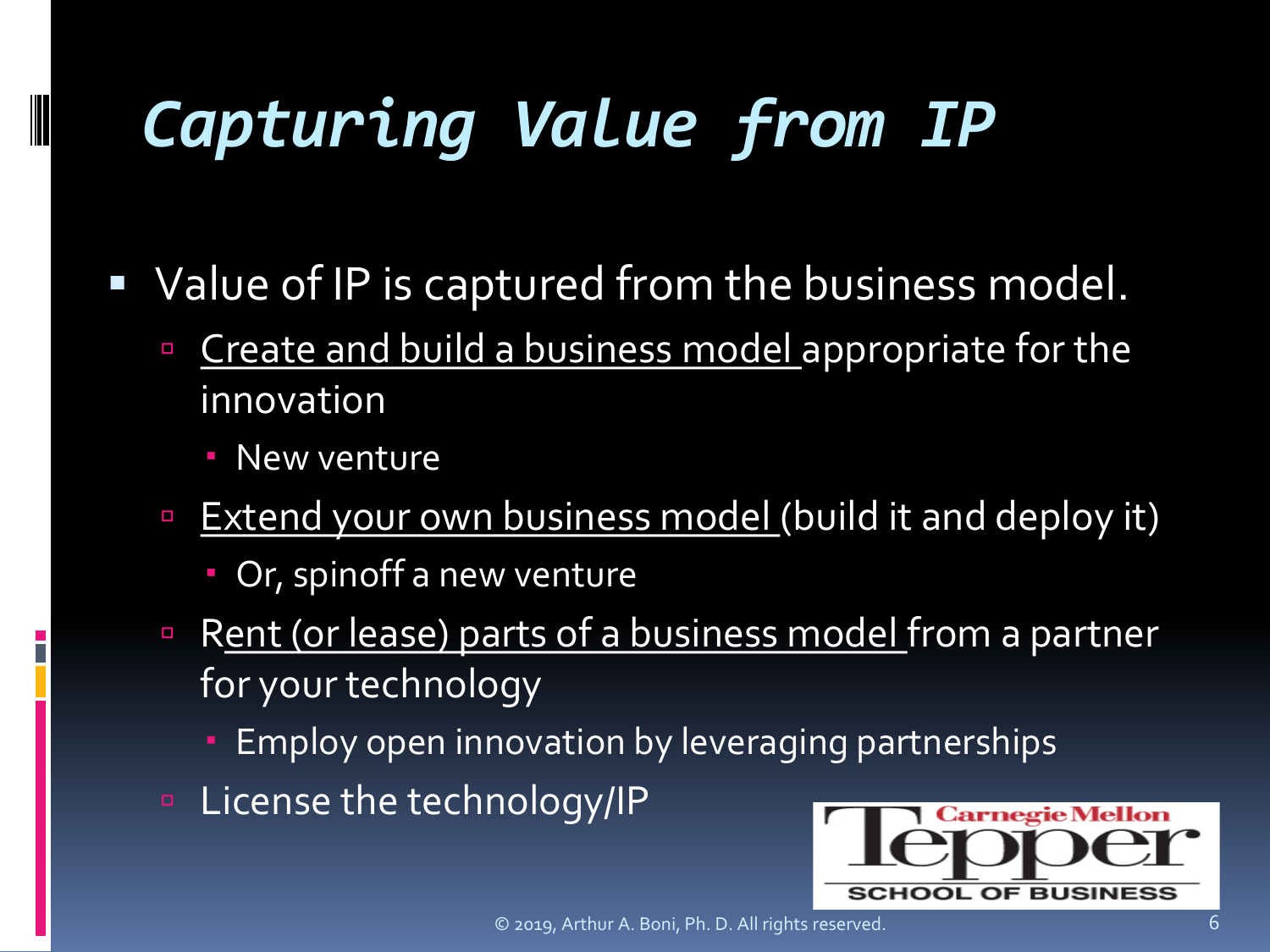# *Get out of the building!*

#### Understand the market

- Define the unique, differentiable and sustainable value you create and need in the market
- **Customer development (patients, physicians, providers, payers,** regulators  $\rightarrow$  talk with them!
- Understand the risks, and how they will be reduced over time (technology, market, team, regulatory, reimbursement)
	- Explore different business model options

#### Develop a capital efficient path forward

- Market/Customer development +Product development
	- Iterative process using lean startup methodologies to validate product/market fit
- Be prepared to respond to market input and feedback (pivot as dictated by the market)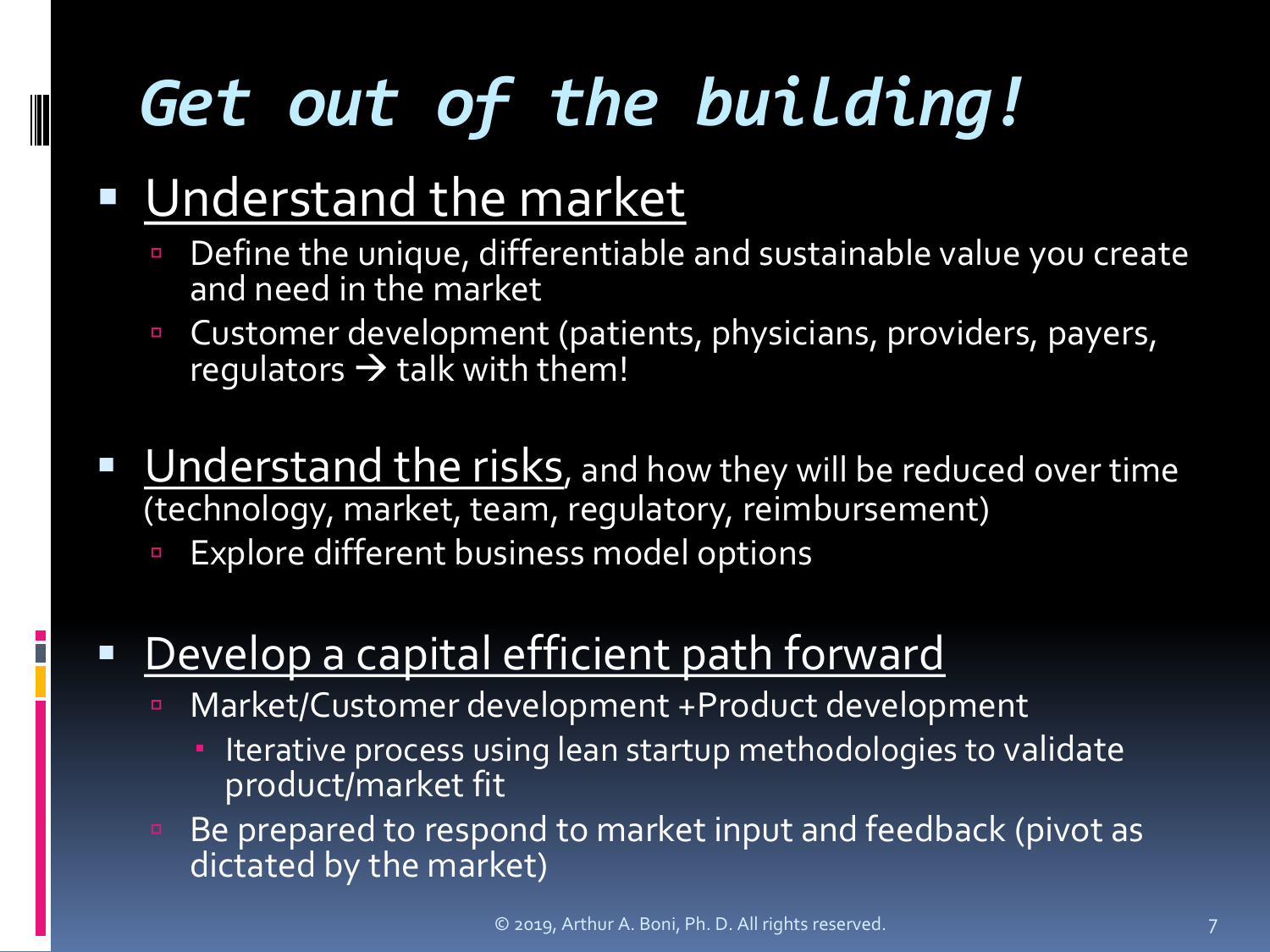#### *Concept 3 -The Quick Screen*



© 2019, Arthur A. Boni, Ph. D. All rights reserved. 8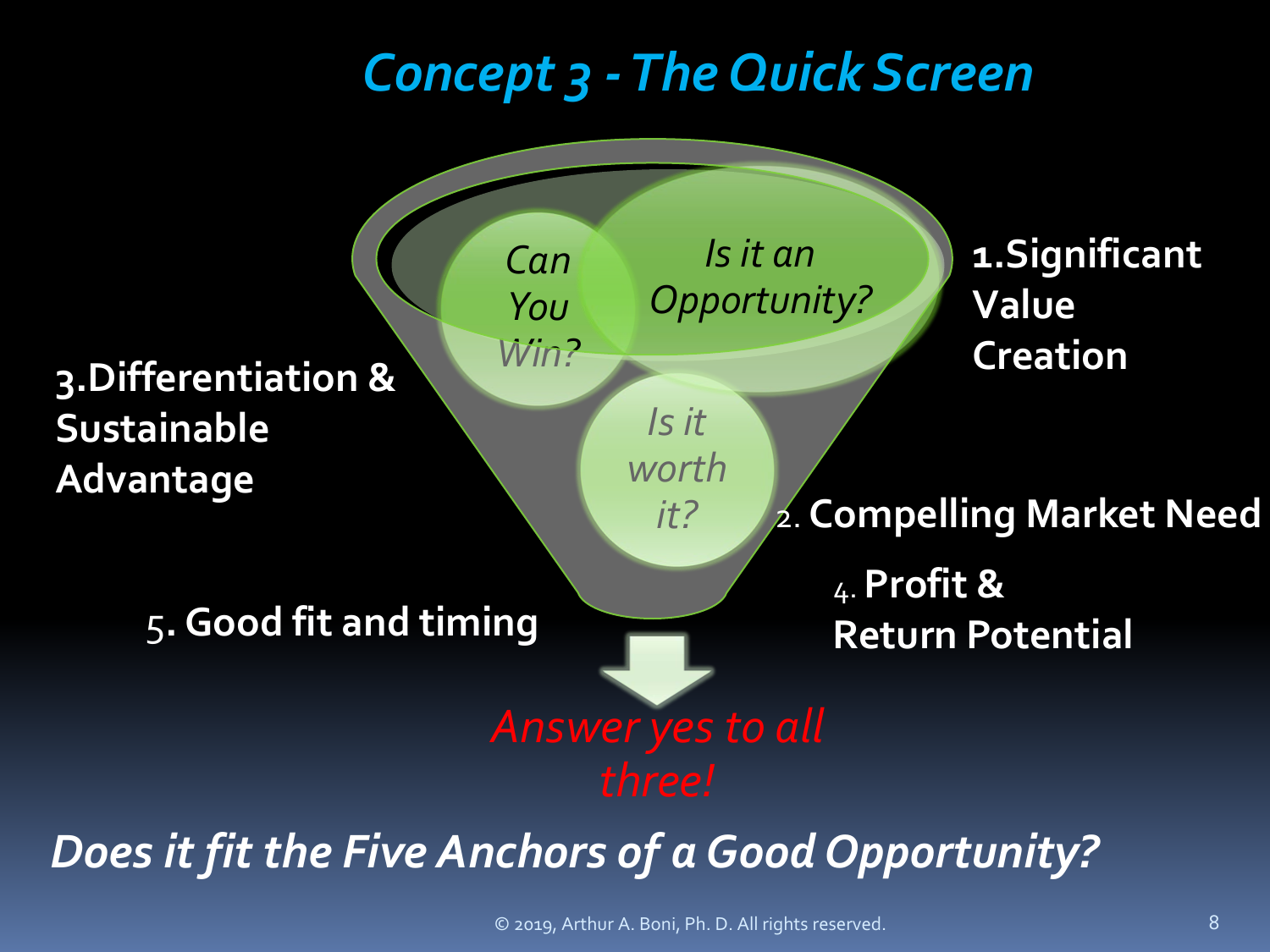## *Other Big Questions? Where is the fit – founders & reality*

- Reconcile your objectives vs. what is possible in the marketplace
	- Create a therapeutic company (FIPCO) and attract management to grow it?
	- Start a RIPCO, tool company or diagnostic, and leverage partnerships to reach the market?
	- Commercialize a technology that is useful for biotech drug discovery, and create niche service or product business(es)
	- Advance R&D and commercialization and then "rent a business model to advance it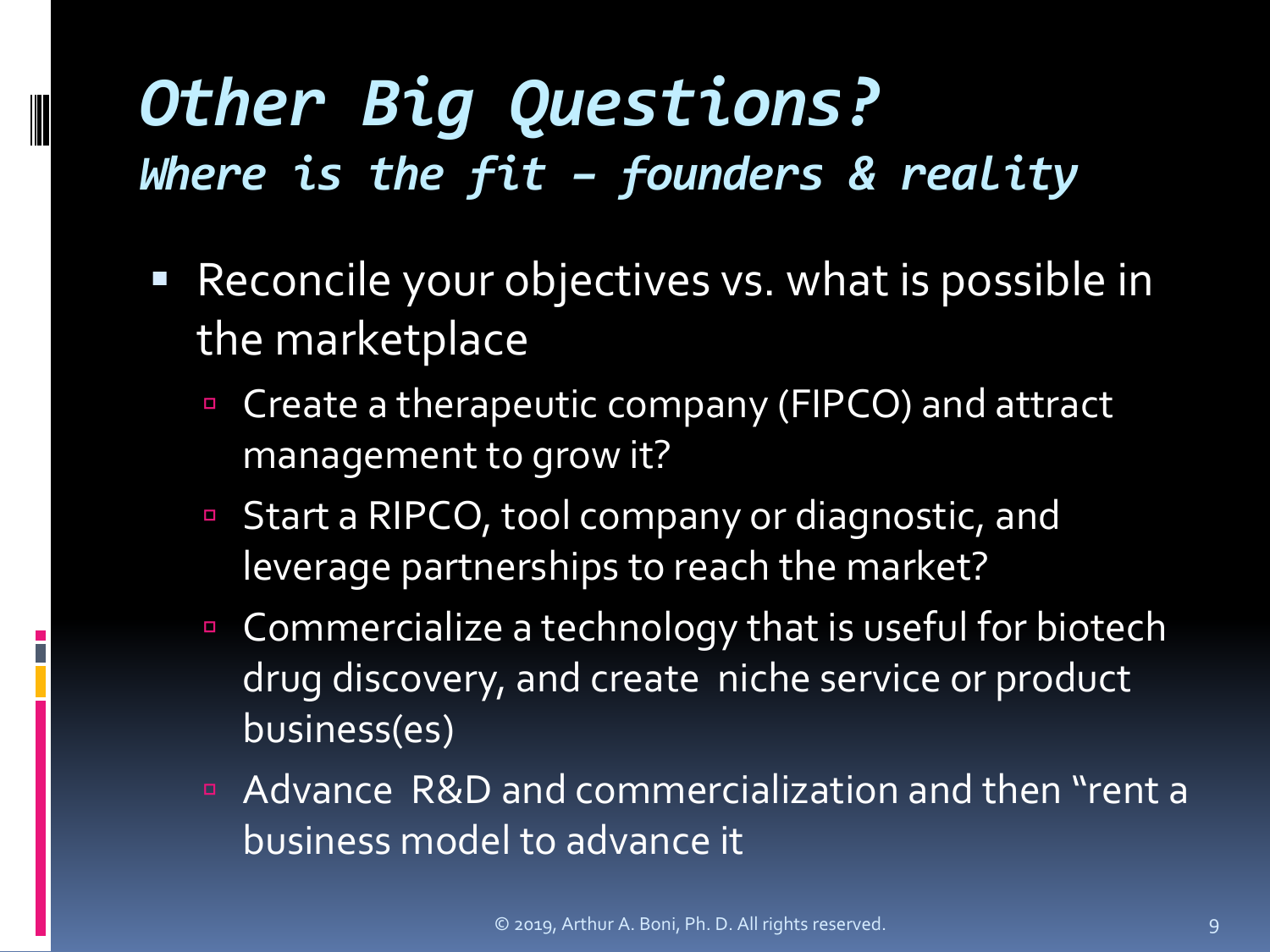## *Some Facts*

- A company (startup or existing) is required for  $commercialization \rightarrow can't be done in academic$
- A NewCo may (or may not) be required to achieve your objective
	- Think about what you can and cannot achieve in a startup vs. a partnership/license to an existing company
	- Single product companies don't live long lives (even if they can get funded)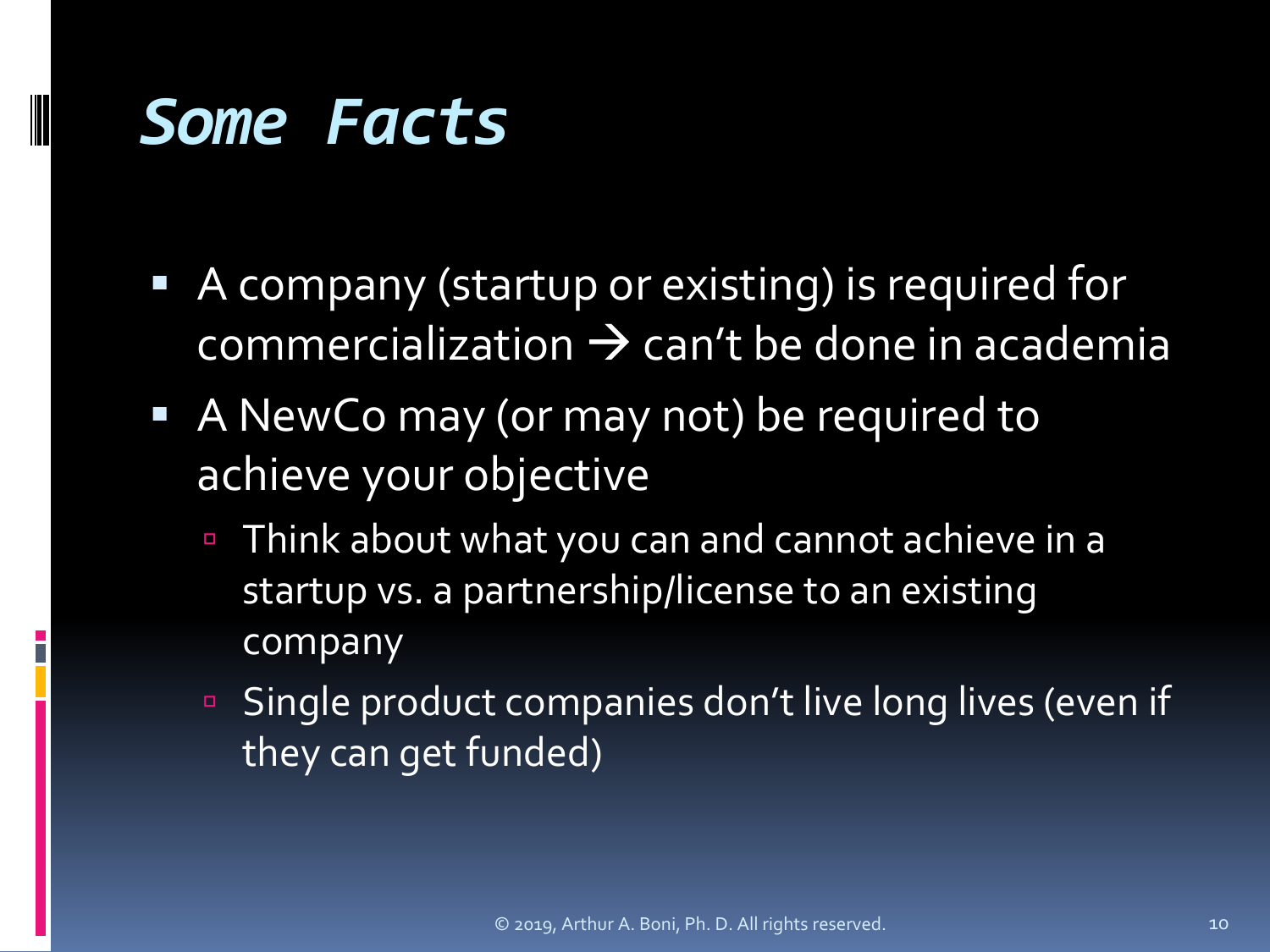# *Two Sides of Innovation*  $\rightarrow$  reality lies between

- **Technology Push > application of disruptive** technology drives change in the market
	- Radical Innovation -Genomics, CRISPR
- **Market Pull > market need and changing** conditions attracts innovations and applications
	- Business Model Innovation Personalized medicine, digital medicine with AI/ML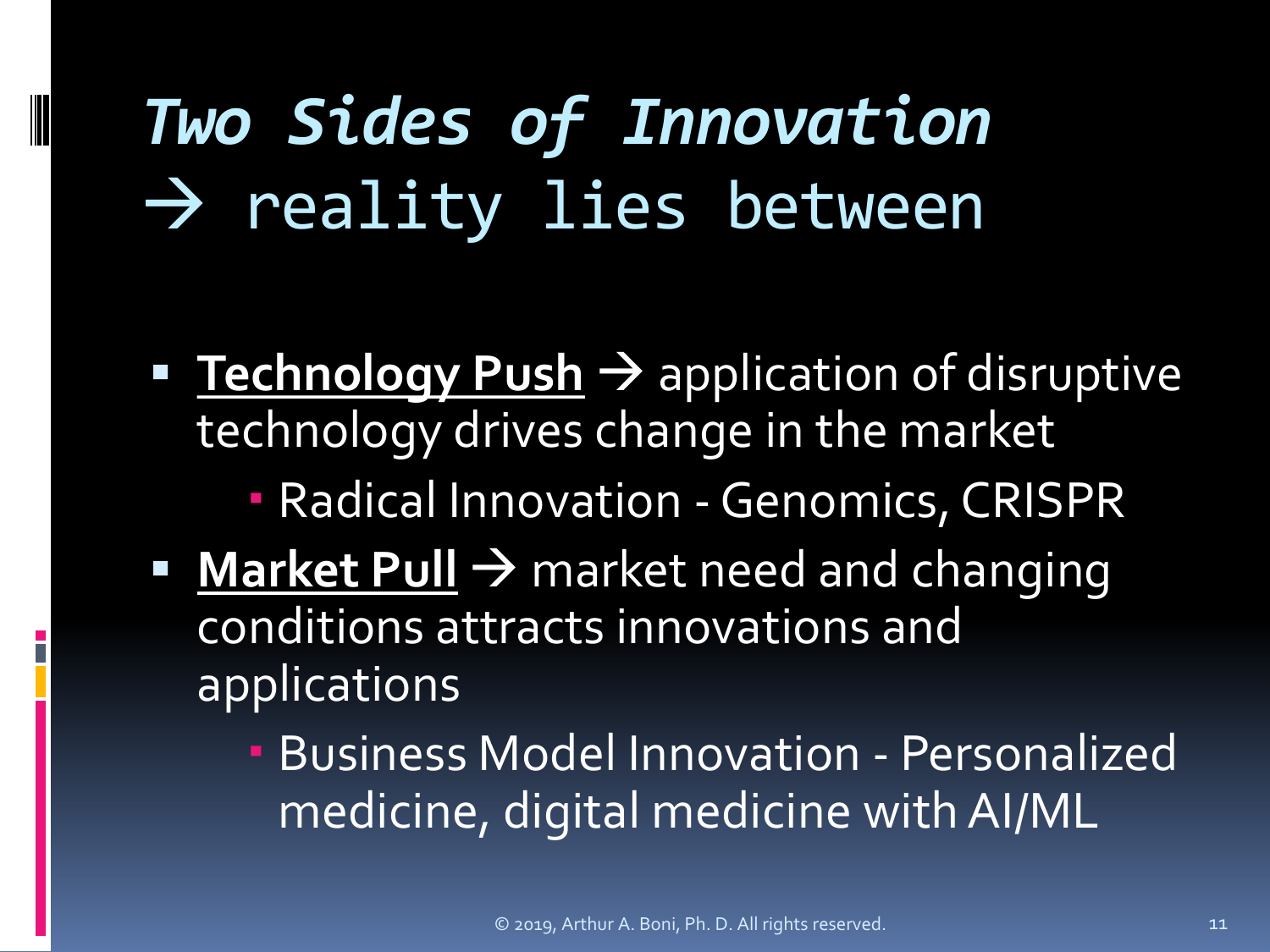## *Concept 4 – The Platform*

- A common (technological) base from which one can create a family of products (and services), each targeted at different customer segments
	- enables the creation of products and processes that support present and future development
	- permits the evolution of various products without the expense of replicating the base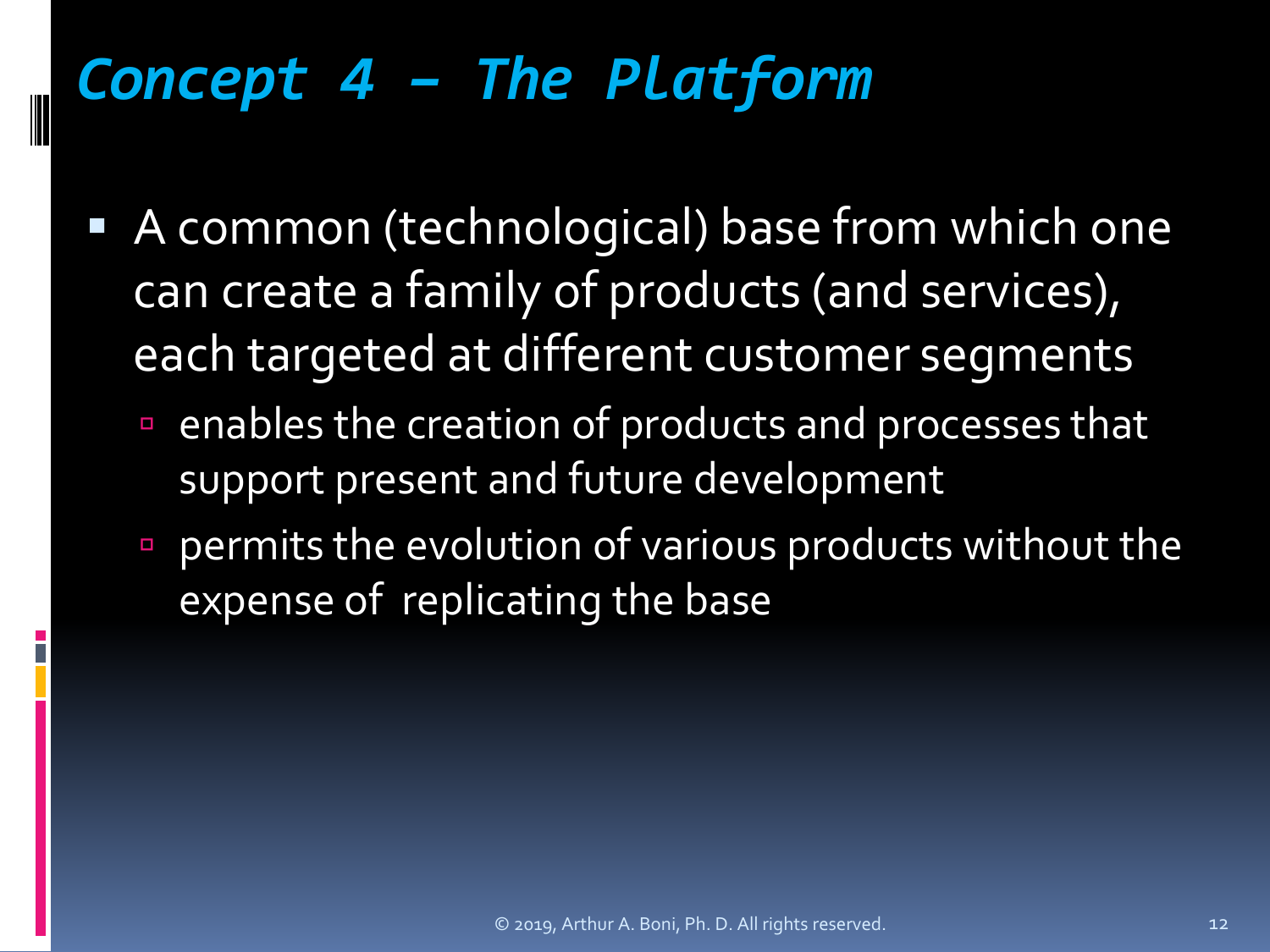#### *Ecosystem of platforms, complementers, & network effects Adapted from Cusumano, Staying Power (2010)*



© 2019, Arthur A. Boni, Ph. D. All rights reserved. 13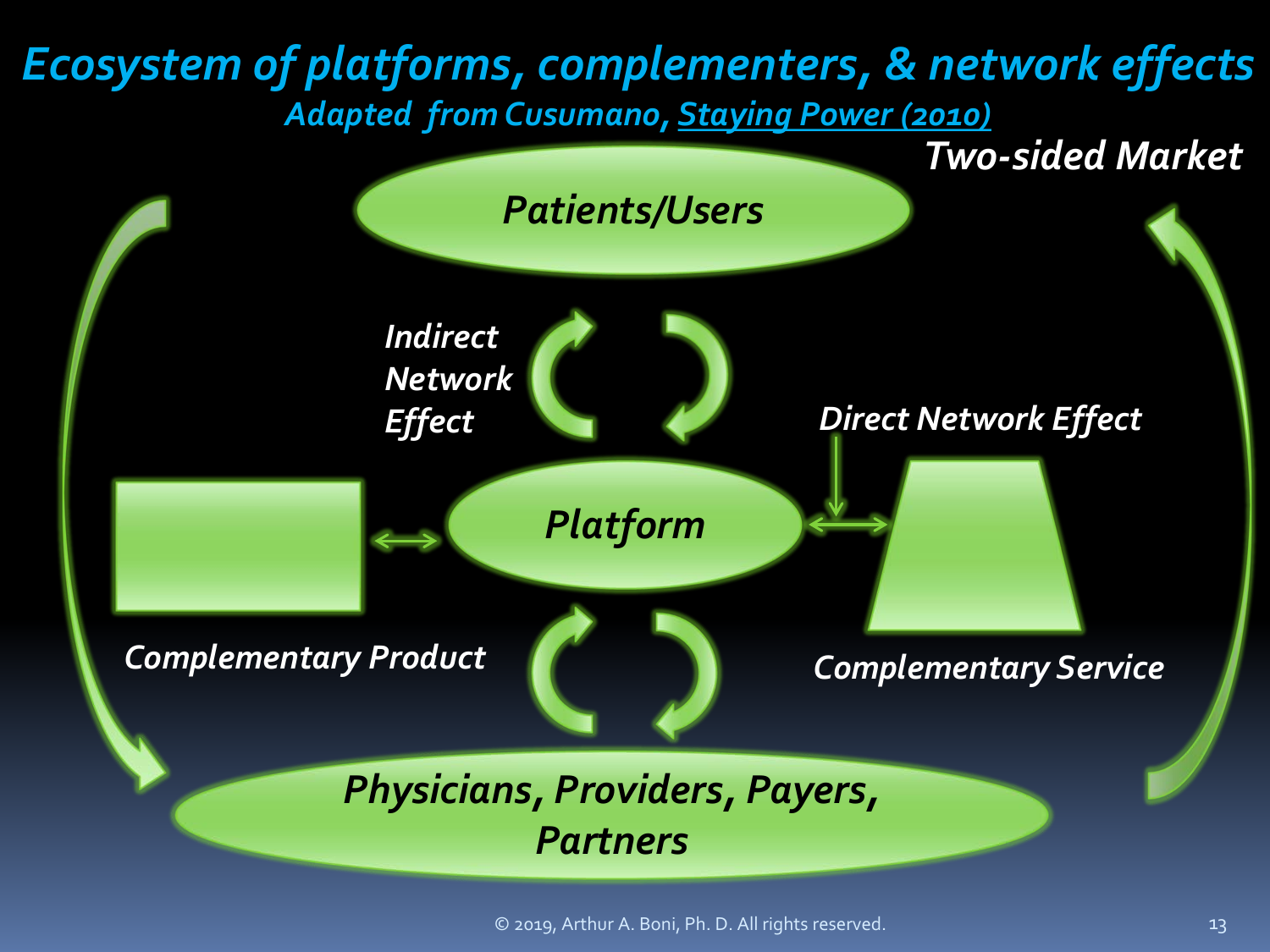# *You Need a Business Model!*

- Commercialize your product by understanding your technology and your market
	- **Invention deals with technology**
	- Innovation deals with business
- Business Model Creating, Delivering and Capturing Value.
	- Customer facing side

- **Company facing side**
- Which parts do you rent, and which parts do you build?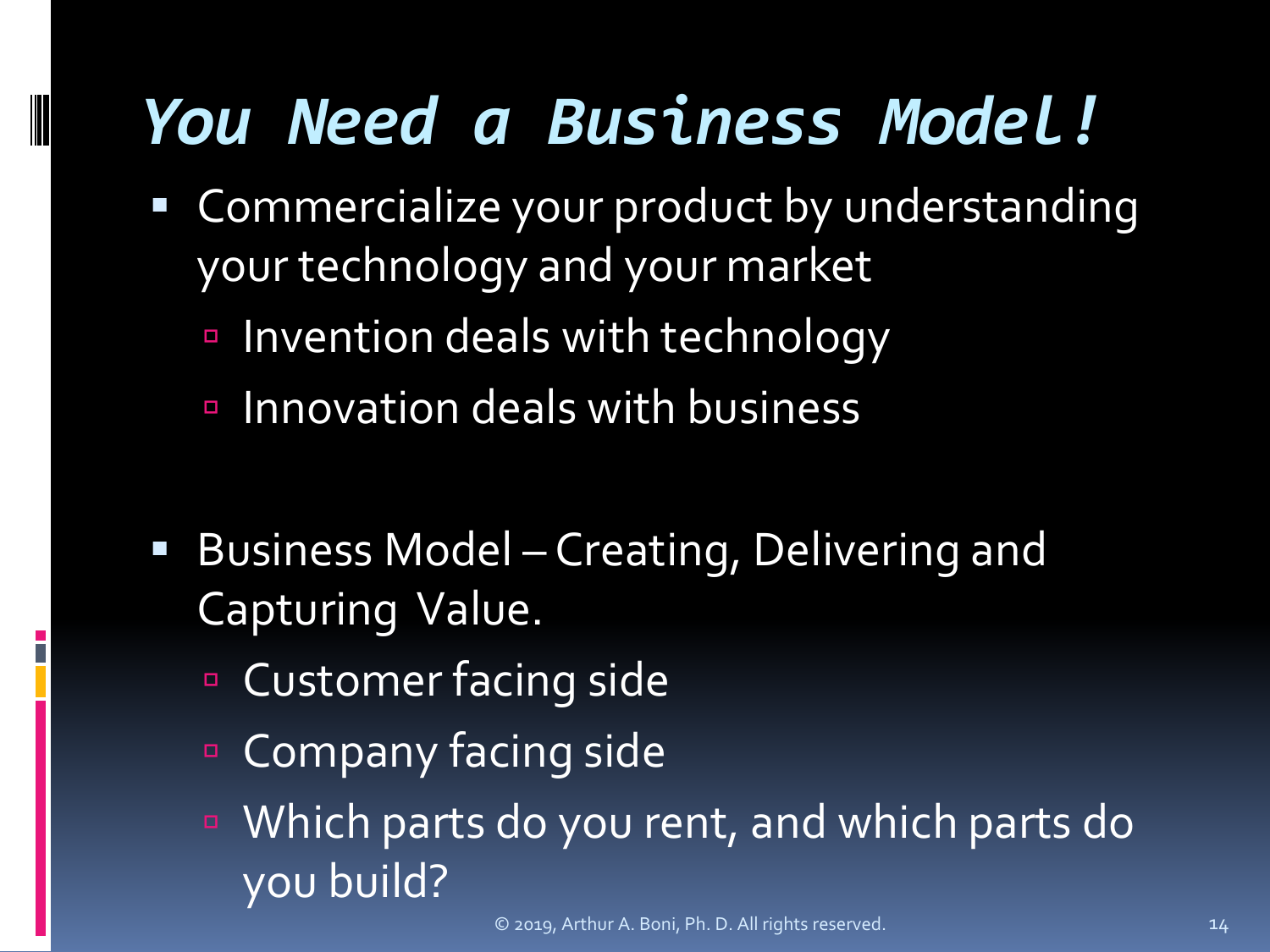#### *Concept 5 –The Innovation Map Ref. Gary Pisano (HBR , June 2015)*

#### *Business Model*

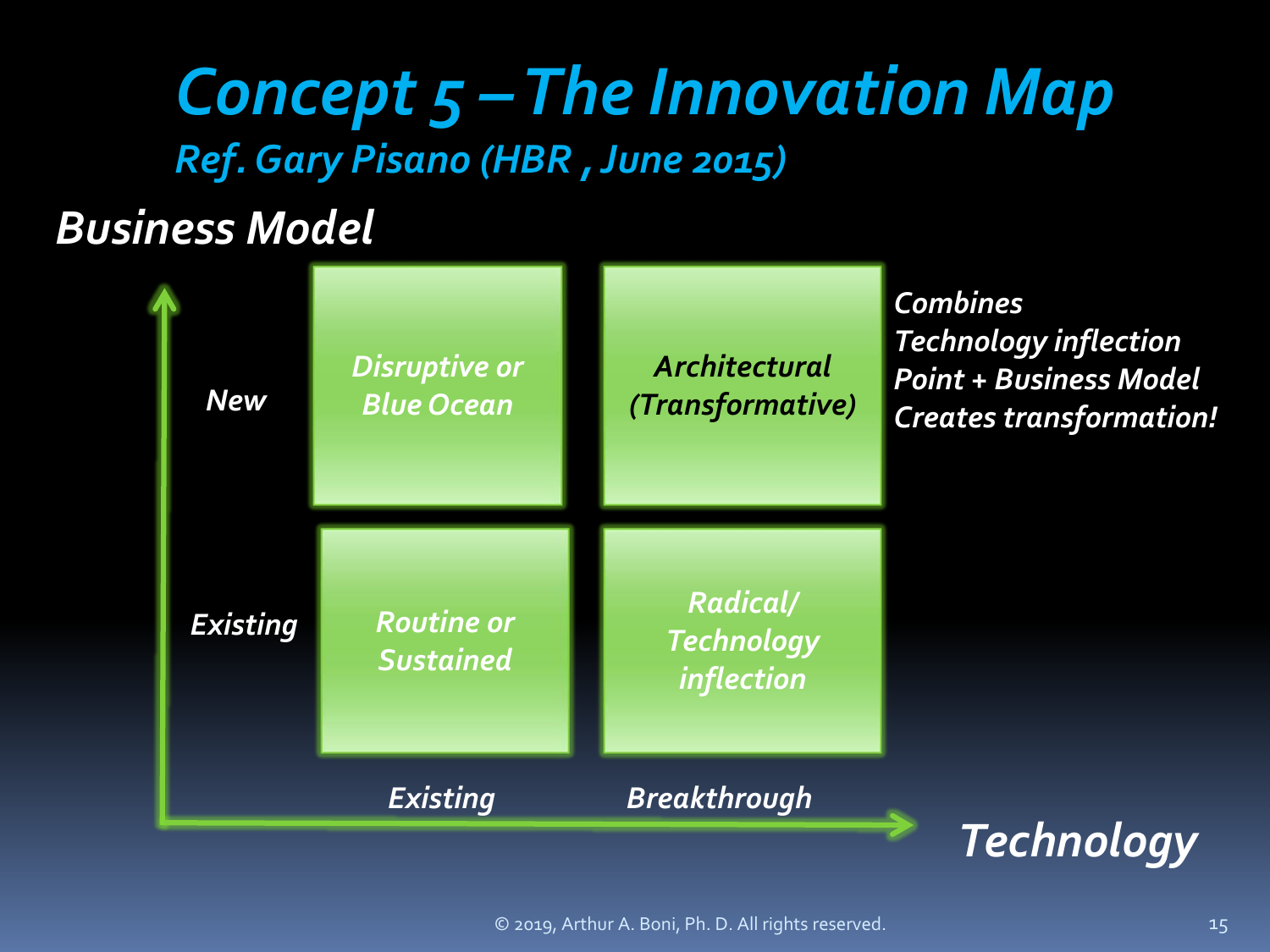#### *The Business Opportunity Screen*



#### *Follows Quick Screen for more in depth analysis*

© 2019, Arthur A. Boni, Ph. D. All rights reserved. 16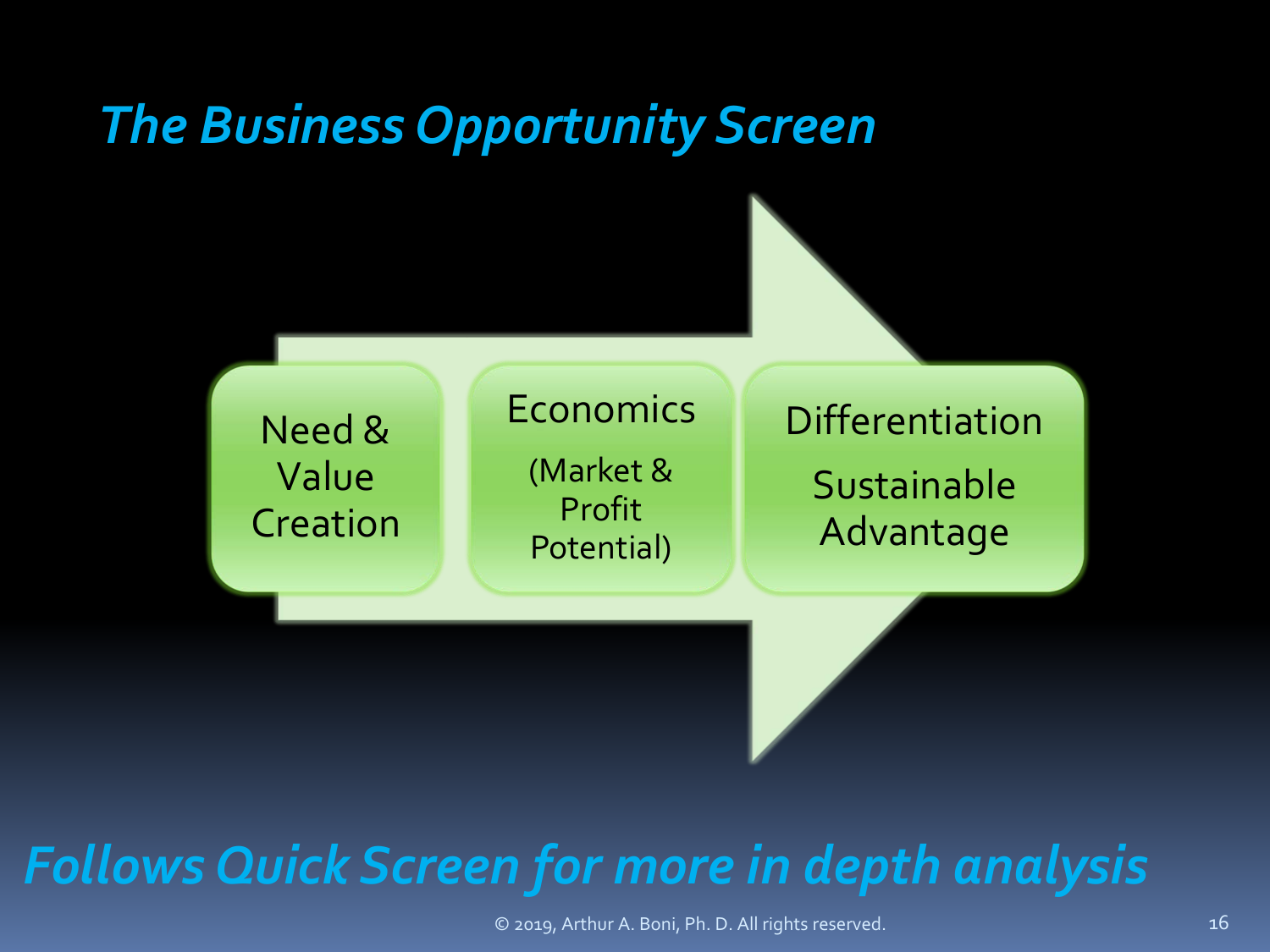# *Business Issues Financing Strategy (see Appendix A for more detail*

#### *Business Issues Financing Strategy*

#### *A Three Dimensional Screen*

- 1. Opportunity for Unique Value Creation and Strong Customer/User Need
	- **Is it an opportunity?**
- 2. Monetary (Economics)
	- **EXEC** Can/how you make money?
	- **Can you make enough money to** pay back investors with good IRR?
- 3. Differentiation/Competitive Advantage
	- Can you win? Competitive advantage and differentiation.

#### *Considerations include:*

- **How big can business** become?
- **How much return on** investment?
- **E** How long to positive cash flow?
- **Example 2 How much money is needed**
- **E** How long to exit/return?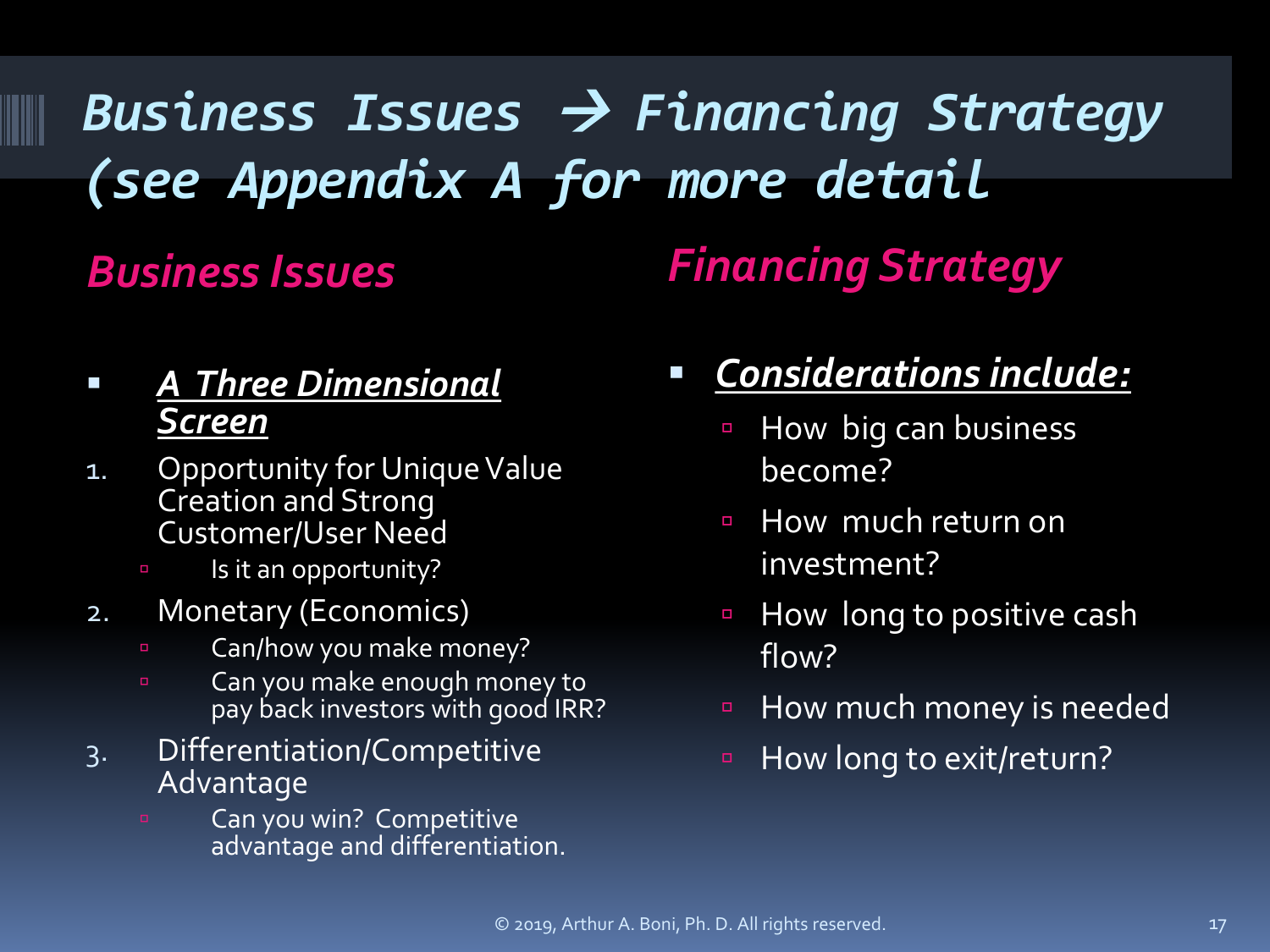# *Increase Value - Reduce Risk*

**Market Traction , Technology/Product Validation Regulatory, Reimbursement**



© 2019, Arthur A. Boni, Ph. D. All rights reserved. 18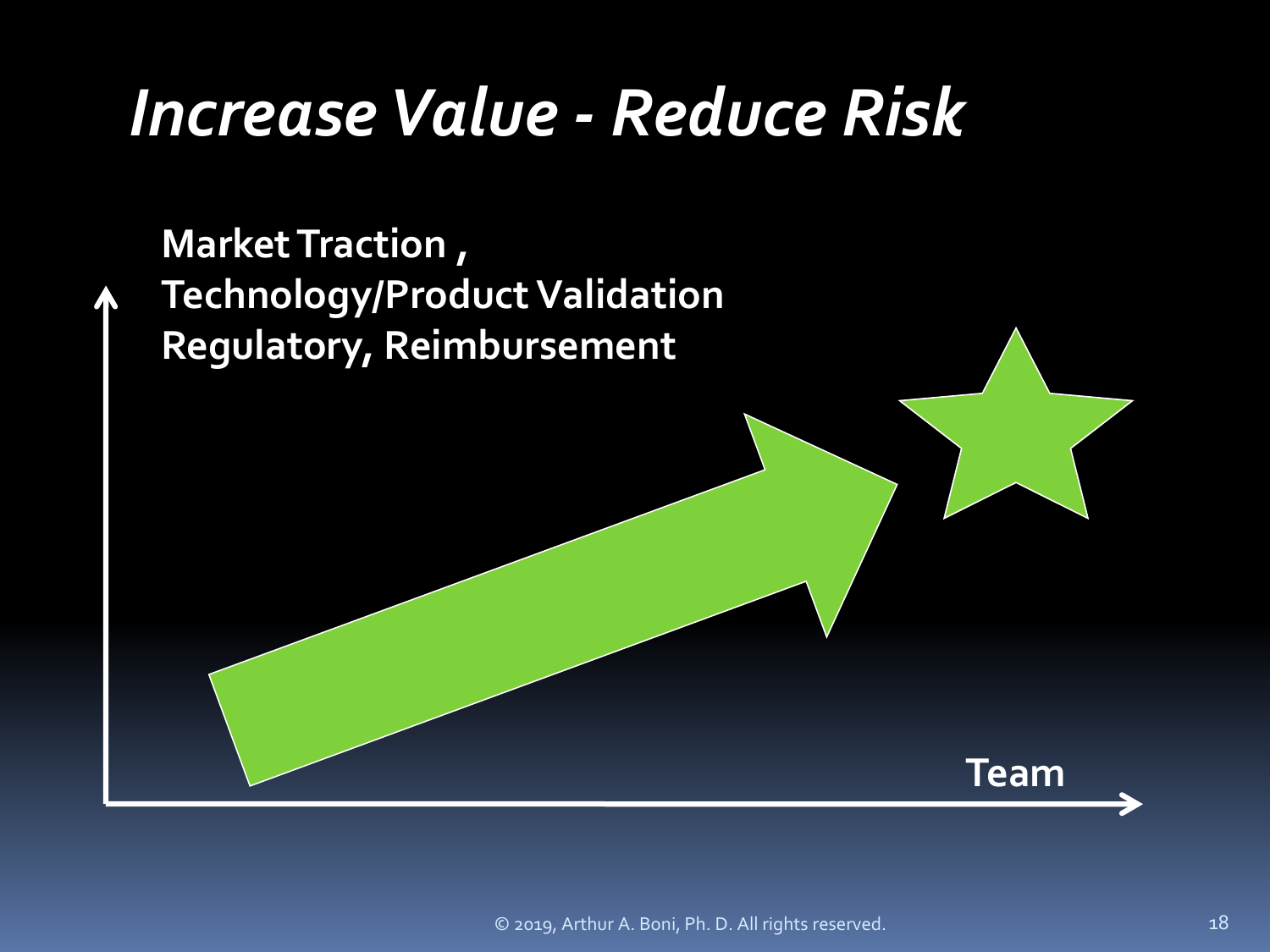## *Innovation/Company Life Cycle*

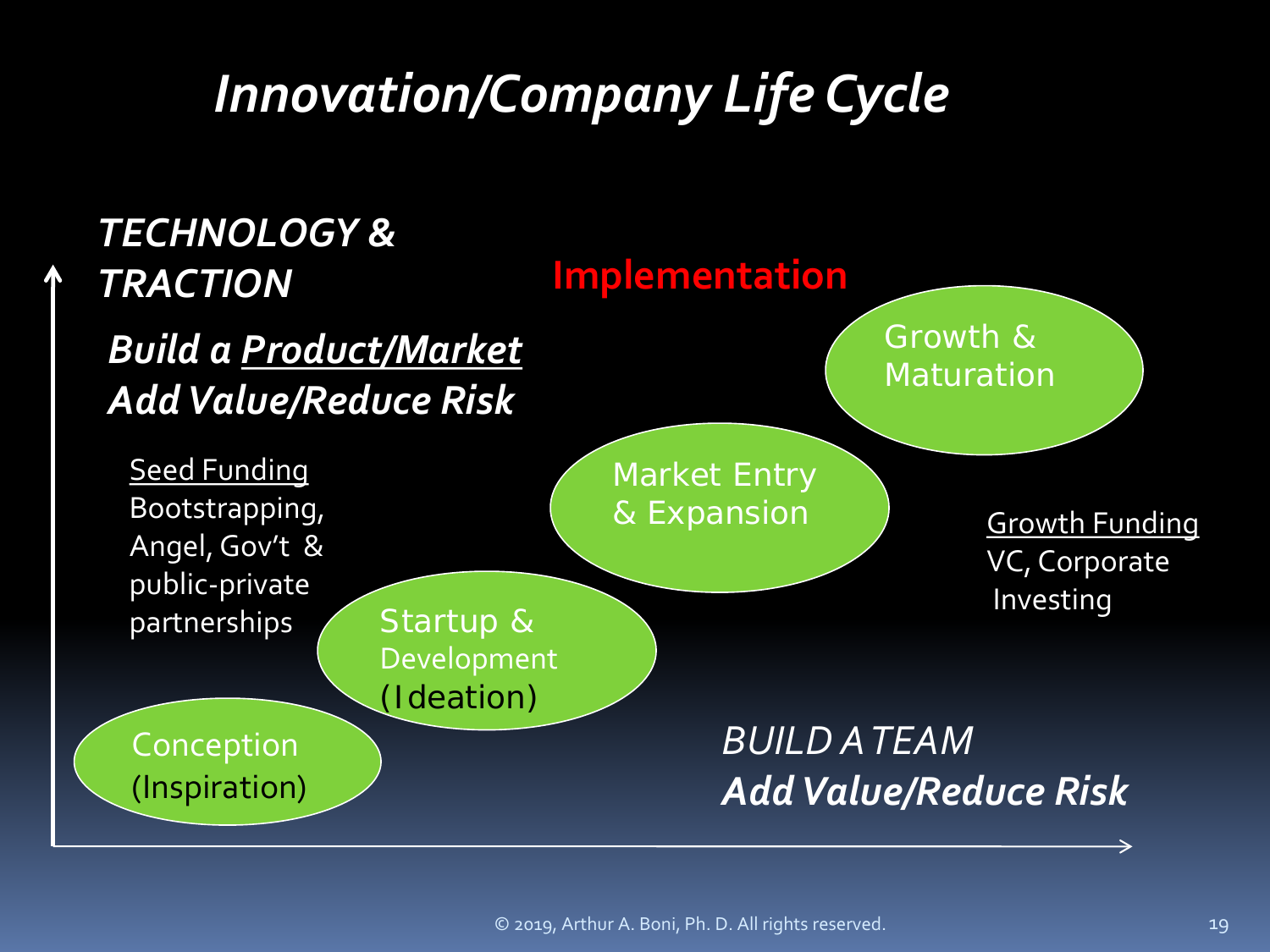## *Positioning Matrix*

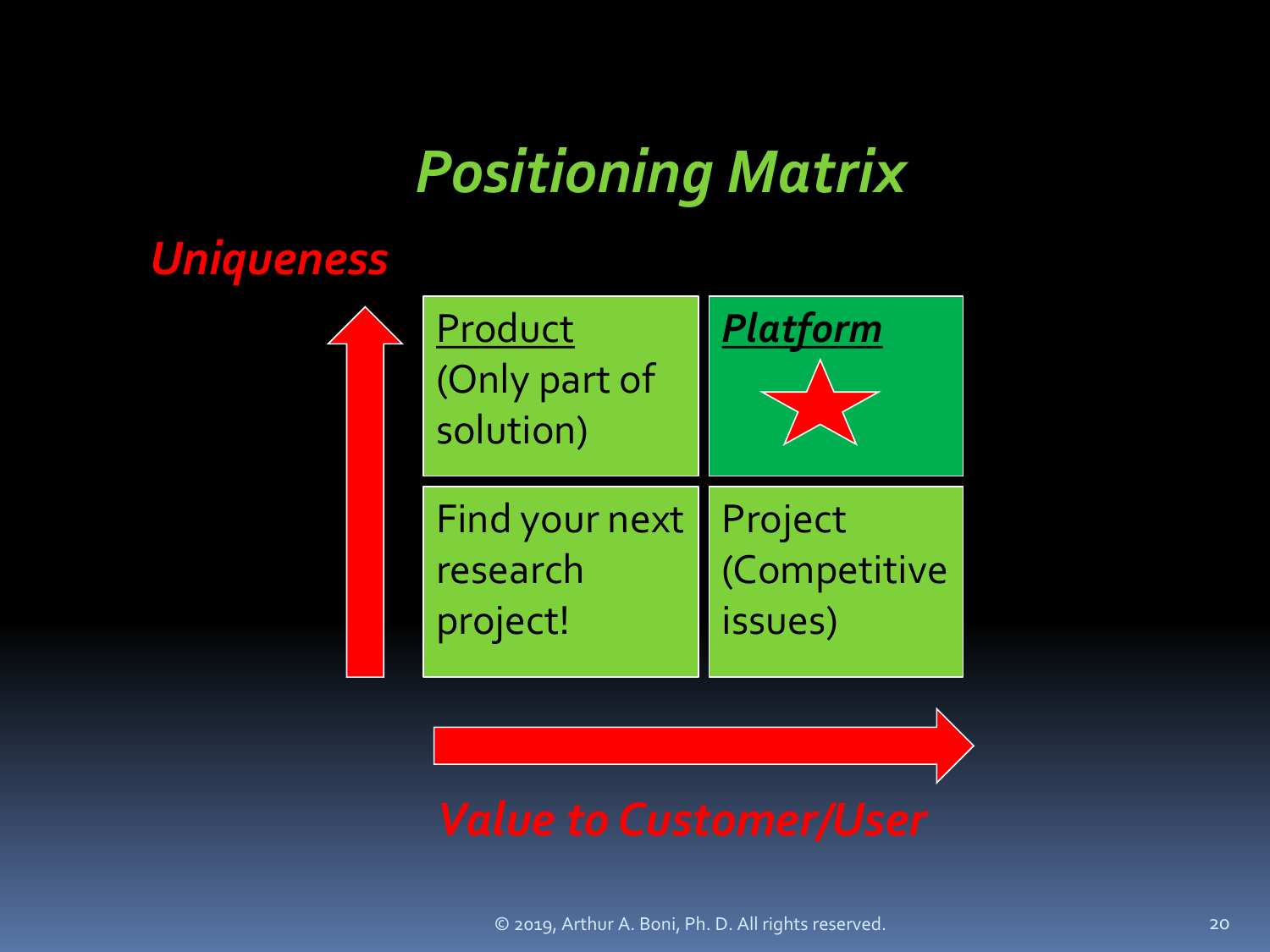*Commercialization isn't easy & biotech is really hard?* 

**Eart Entrepreneurs must lack the** prudence gene."

Geoffrey Moore, author of "Crossing the Chasm"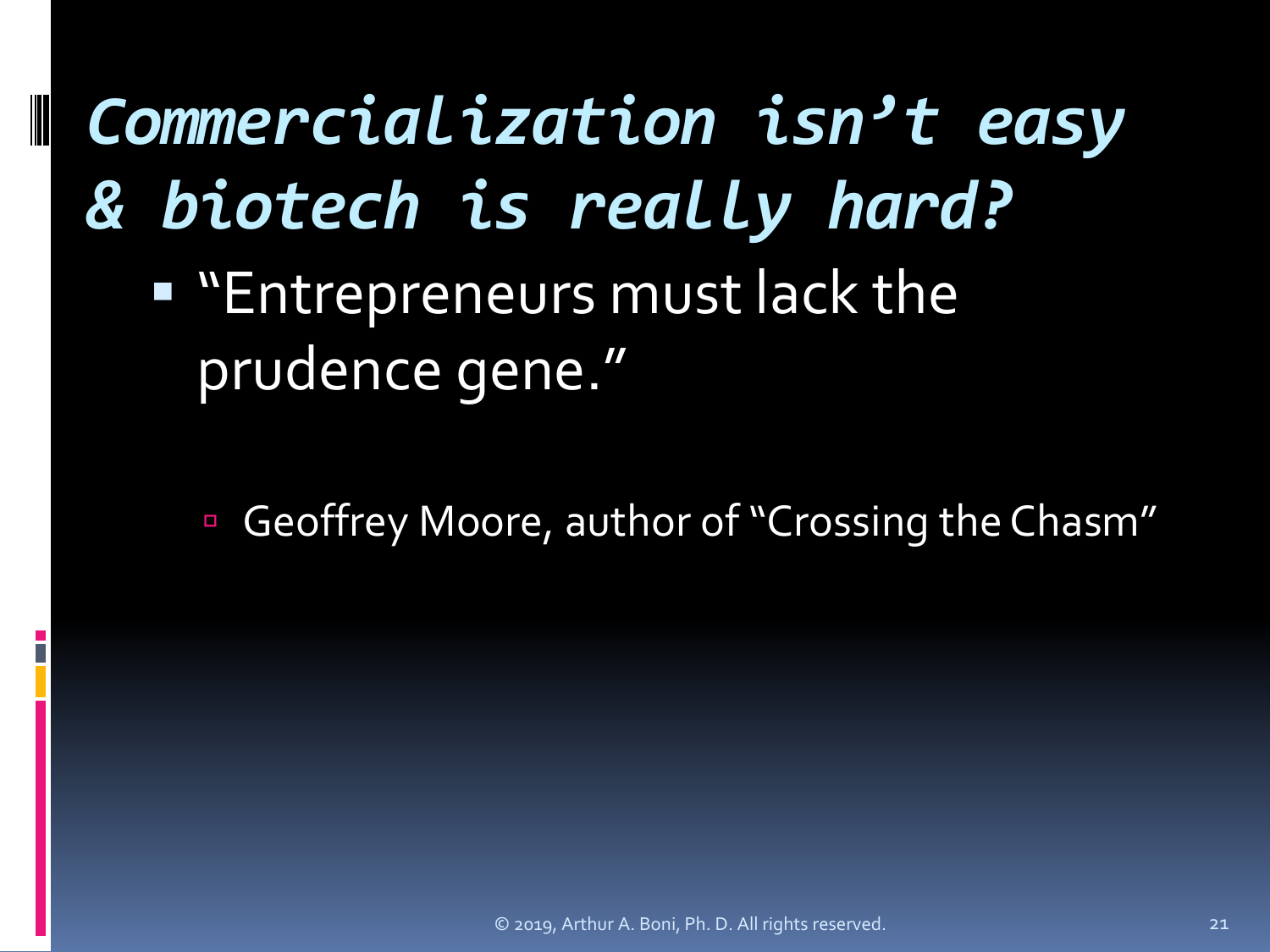## Appendix A

Details on screening for Project, Product, Platform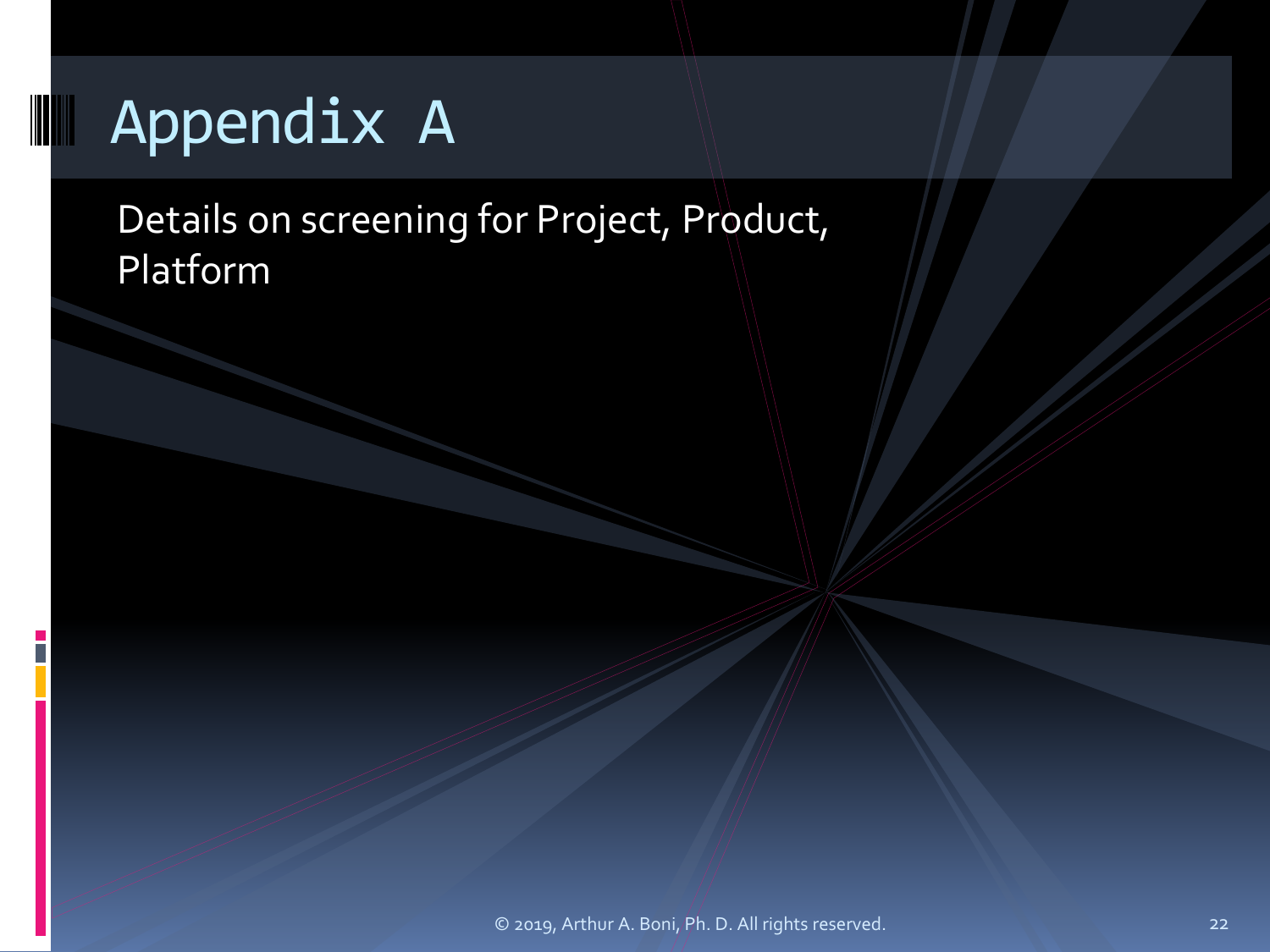# *Project*

#### Opportunity - low

- Small market
- Value to customer not compelling
- $\blacksquare$  Monetary low
	- **E** Money making potential insufficient to provide ROI

#### Competitive Advantage - low

- **Competitive companies**
- **D** Other possible solutions
- **IP possible but limited claims,** and freedom to operate limited

#### Approach

- License to existing company
- Fund development via government and partner
- Earn money via royalty, fees and milestones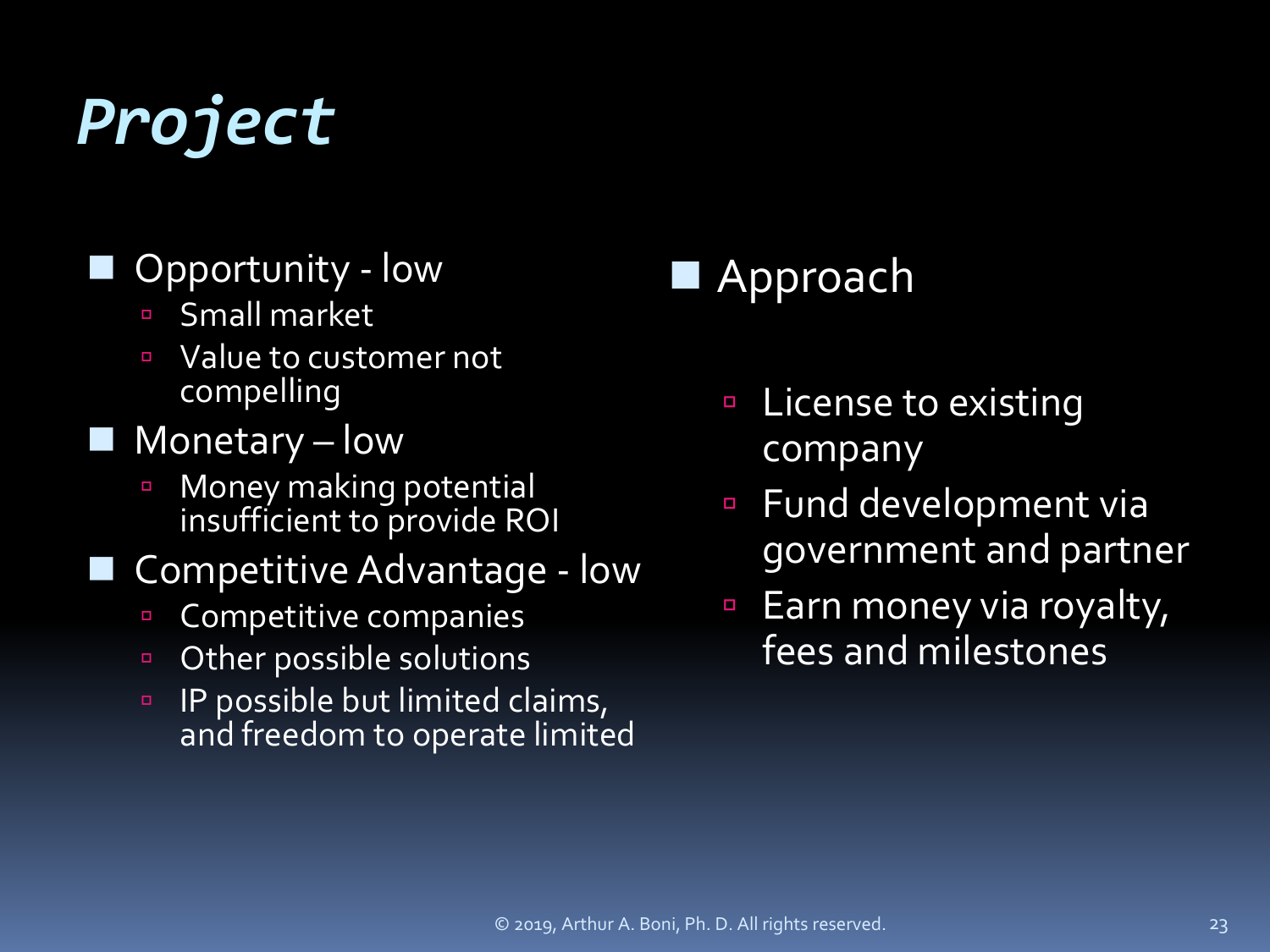# *Product*

- Opportunity medium
	- D Niche market
	- Single product, not complete solution
- Monetary medium
	- **Small but appealing**
	- **Relatively low investment**
- Competitive Advantage- medium
	- **Complementary solution to** market leaders
- Approach
	- **Launch company to develop** product
	- Fund via government and/or partnerships
		- **Possible angel funding**
		- **R&D** in university and company
		- **Company continues or** exits via M&A
		- **Single product companies** don't last long!
	- **Consider acquiring other** players to build more significant opportunity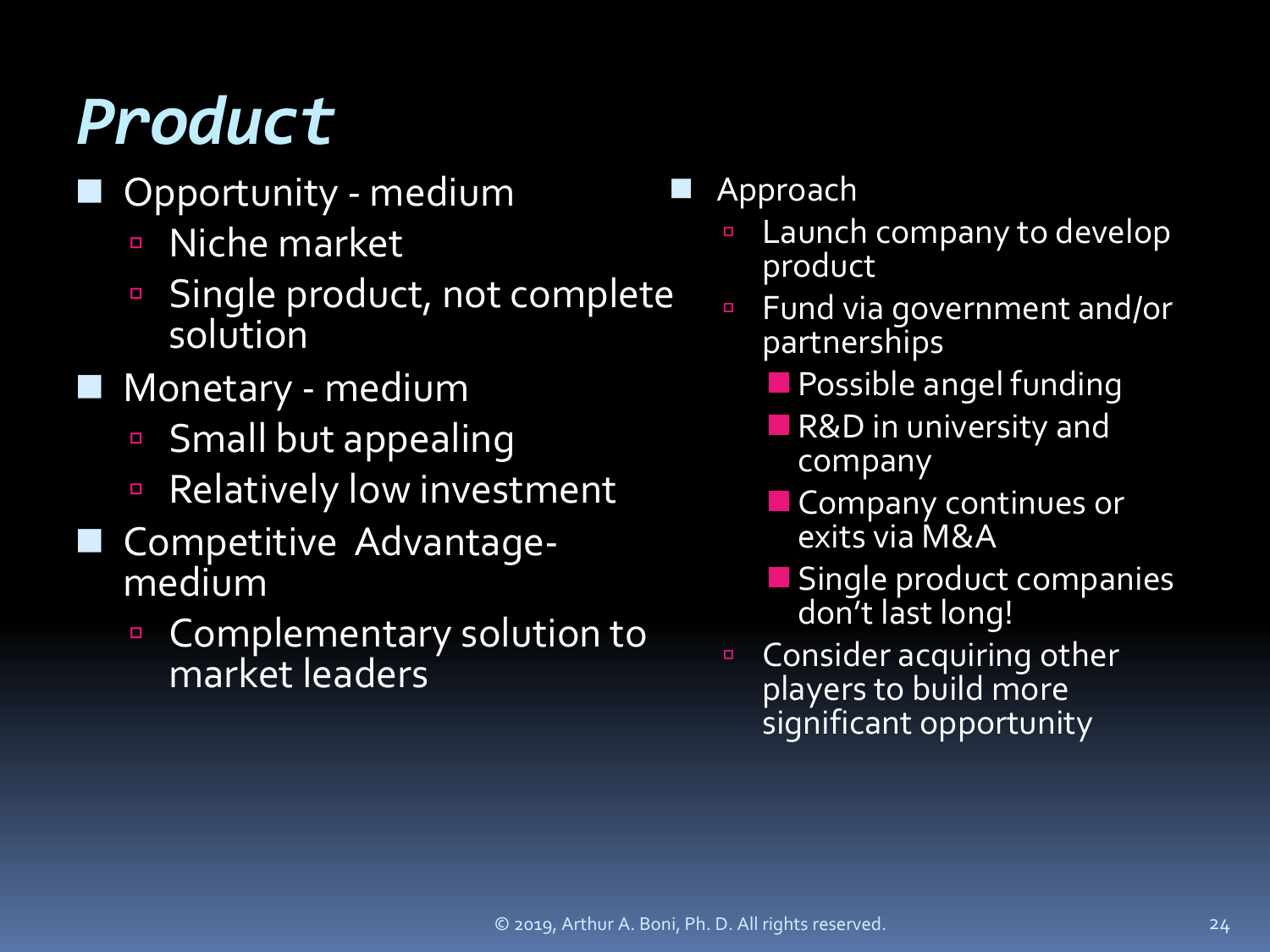# *Platform*

- **Opportunity - high**
	- **Compelling solution to major problem in growing market > \$200M addressable**
- **Monetary - high**
	- **Potential for significant revenues and profits**
	- **Good risk/reward ratio**
		- **VC and partner fundable and modest amounts**
		- **Exit potential in investor time horizon with high IRR > 30%**
- **Competitive advantage - high**
	- **Unique, differentiable solution**
	- **<u><b>E** Sustainable competitive</u> **advantage with strong IP**
- **Approach – build a sustainable organization with multiple product potential (a platform)**
- Advance the science and IP to **demonstrate the potential (reduce the risk)**
- **Build a fundable team**
	- **Balance science with business (marketing, strategy)**
- **Line up winning funding sources**
	- **Angels for risk reduction**
	- **B** Strong VC syndicate early
	- **Partnerships**